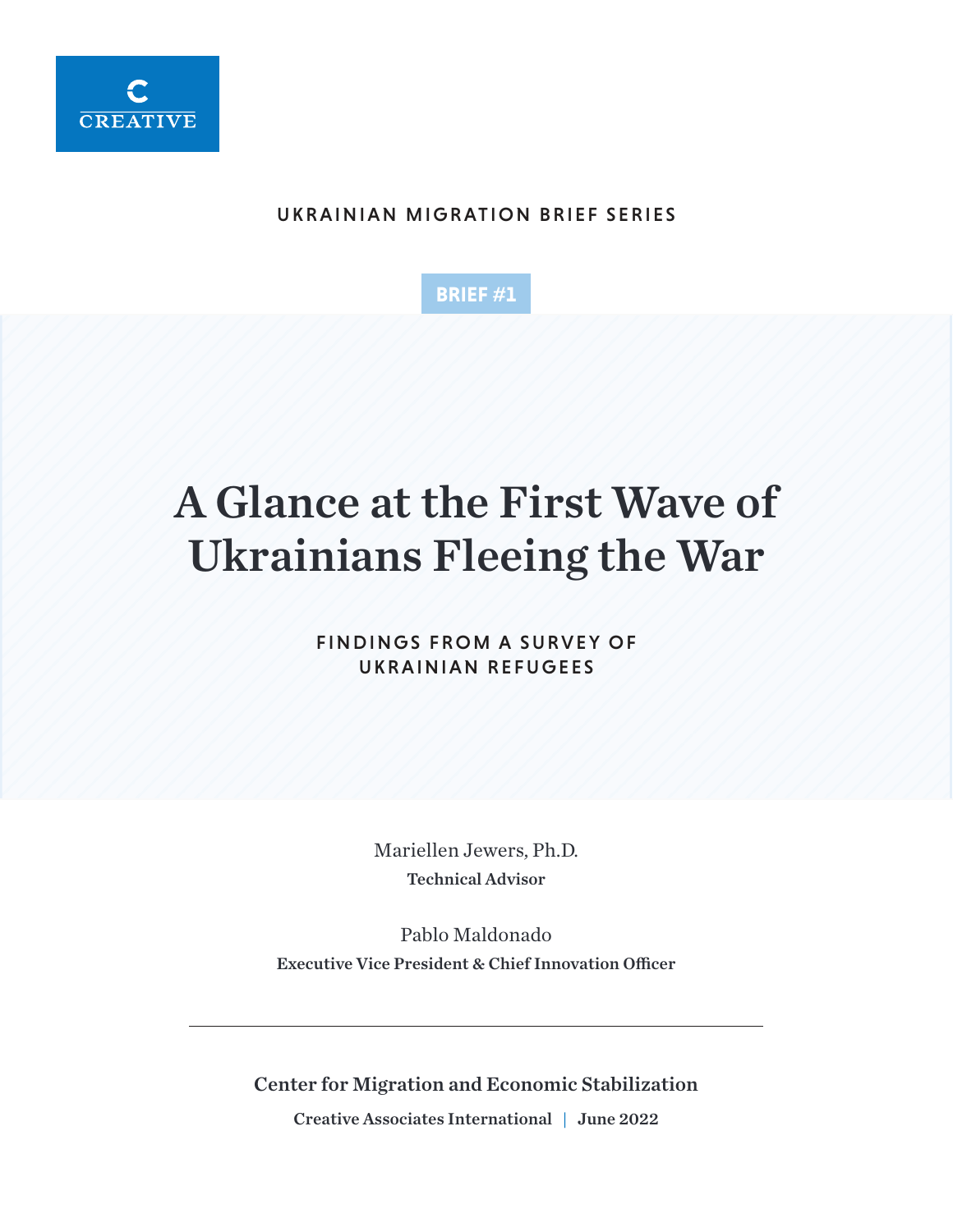#### **About the Series**

Through the generation of primary data and strategic analysis, Creative's Ukrainian Migration Brief Series looks to frame challenges and opportunities confronting Ukrainian refugees as well as gauge the sentiments and appetite of Ukrainian residents towards potential migration in the future. Based on a digital survey conducted by Creative in April 2022, this first brief touches on the characteristics of Ukrainians forcibly displaced by the war, the conditions under which they have migrated, their destinations well beyond border countries, and their sentiments and preoccupations as they negotiate their new places of residence. A planned follow-on brief based on an ongoing longitudinal study will focus on the changing attitudes of refugees relative to the progress of the war, focusing primarily on impediments to their well-being, and intentions and actions taken to relocate. A planned third brief based on ongoing research of Ukrainians in Ukraine will define migration push and pull factors, seeking to reveal the propensity of Ukrainians to migrate once the reality of destruction and economic devastation sets in. Planned studies focus on the realities and capacities of the Ukrainian society and economy to meet the expectations of young and educated Ukrainians, depicting demographic challenges to the stabilization and reconstruction of Ukraine.

#### **Introduction**

As the war drags on, the forced displacement of millions of Ukrainians poses unprecedented challenges to the international community. The Temporary Protected Order issued by the European Commission in March eased pressures on countries' asylum systems, but addressing immediate humanitarian needs of refugees, made up predominantly of women and children, remains a herculean task.<sup>1</sup> An estimated 2.1 million of the 6.9 million people who fled Ukraine have already crossed back into Ukraine.<sup>2</sup> Nevertheless, Russia's purposeful devastation of Ukraine's infrastructure and economy create substantial uncertainty regarding when, or whether, many Ukrainians will be able to return. As many brave and resilient families navigate immense uncertainty and challenges, Creative aims to draw attention toward supporting refugees in pursuing a livelihood and rebuilding their lives abroad—and prospects of rebuilding back in Ukraine. For this, Creative sought to understand the underlying decision-making for families' movements, their capacity for financial resilience and sustaining their livelihoods while abroad, as well as their longer-term intentions to return to Ukraine.

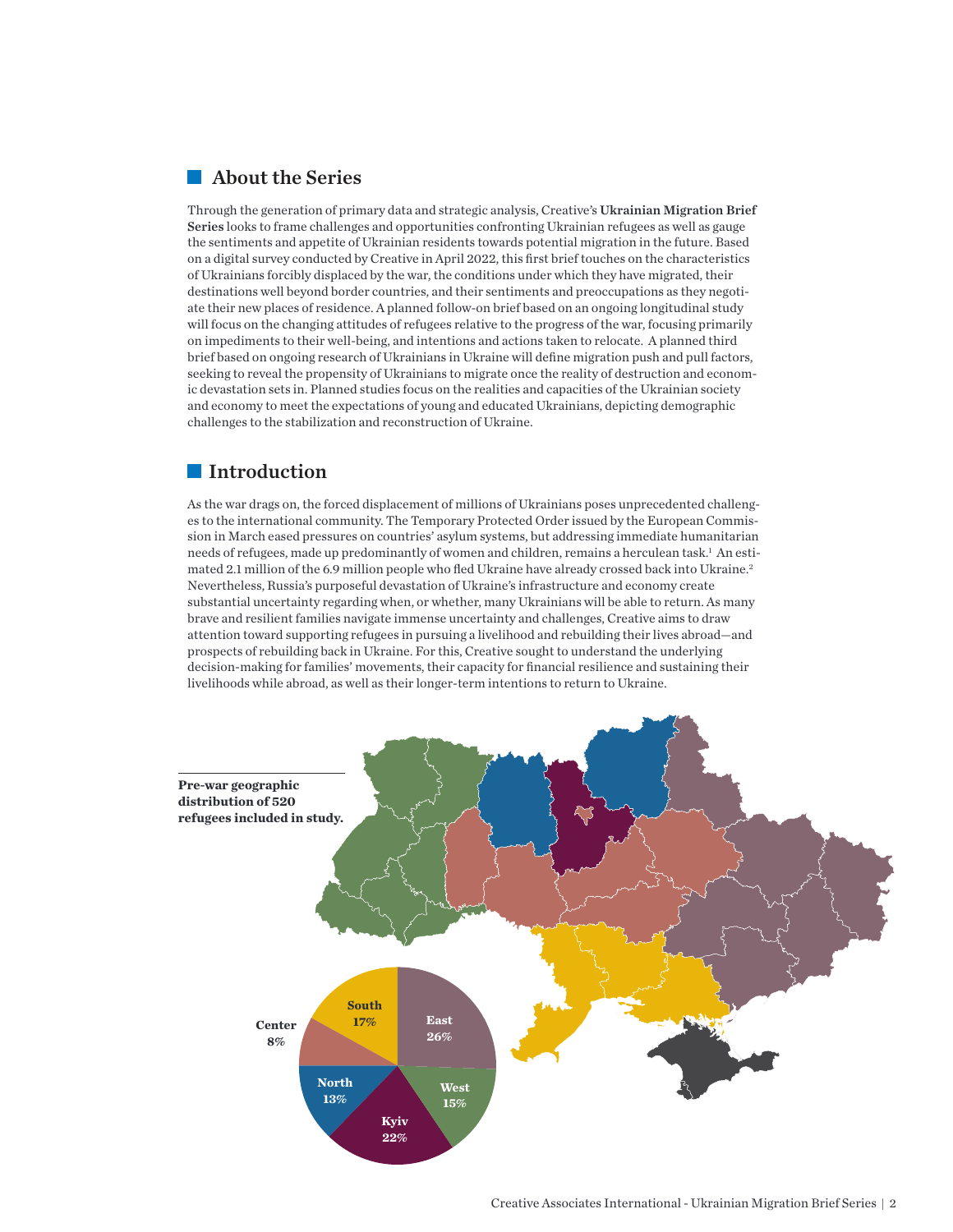# **About the first wave of Ukrainian Refugees:** *What our study tells us*

Relying on a nationally representative panel of Ukrainian online users assembled before the war, 520 refugees who crossed out of Ukraine's borders were surveyed in April 2022.<sup>3</sup> Overall, survey participants reflected descriptions of Ukrainians fleeing more broadly.<sup>4</sup> Eighty percent of respondents were female. Very few respondents fled alone; a majority had one or two school-aged children with them. Seventy-one percent of respondents had a university degree or higher, which aligns with national statistics for Ukrainian women's educational attainment (See Figure 1).<sup>5</sup>

Most respondents were well into adulthood, with a majority between the ages of 30 to 39. However, the distribution of respondents skewed younger than the national Ukrainian population, owing to a substantial share of the national population being over the of 65.<sup>6</sup> The survey suggests that the elderly, for the most part, were not part of the first wave of Ukrainians fleeing the country.

Some differences exist between respondents in our study and the displaced population overall. A very small share of respondents in our study reported living in a refugee center. Most had access to online financial products, such as savings accounts and credit cards. Only eight percent of respondents were unemployed before the war, which is slightly lower than 2020 unemployment rates for women in Ukraine.<sup>7</sup> These discrepancies notwithstanding, we believe that our findings represent a useful contribution to overall understanding of this transitory population.

Building on Creative's extensive experience of forced migration, irregular migration and migration integration in the Western Hemisphere, the Center for Migration & Economic Stabilization's survey delved into transnational engagement, financial assets, and livelihood questions as well as short and long-term plans. Below we highlight key aspects of the individuals interviewed and make critical connections for ways to support these refugees and others that have similar characteristics and needs across the European Union and in the United States.

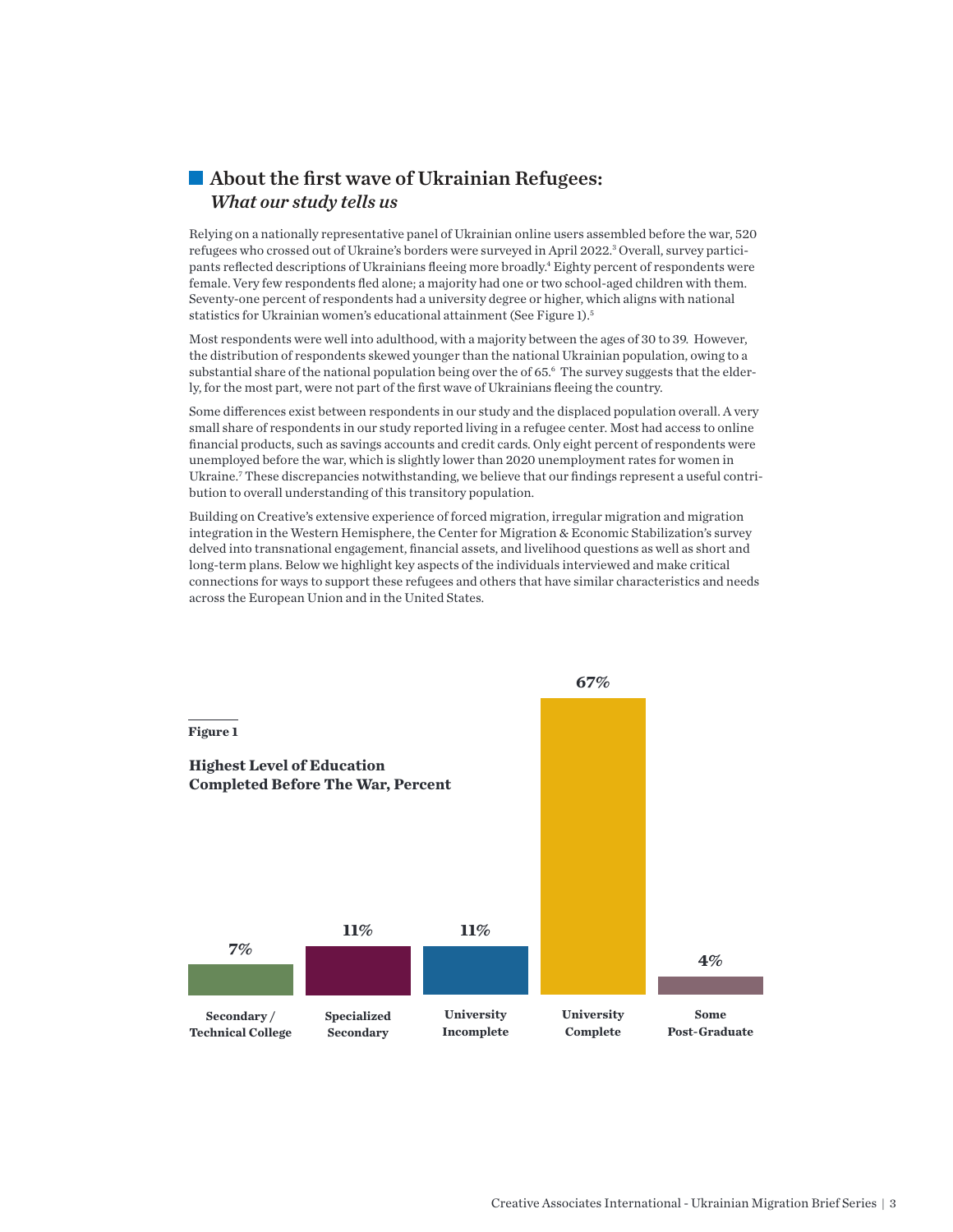

# **Many families had transnational connections with** Ukrainians living abroad before the war

Before the war, Ukraine was among the top ten migrant sending countries in the world.<sup>8</sup> According to the Migration Policy Institute, in 2020 6.4 million Ukrainians lived and worked outside the country.<sup>9</sup> Of these, 3.3 million resided in Russia.<sup>10</sup> Although reliable information remains scarce, there is some evidence that these Ukrainians are facing increasing amounts of pressure and discrimination within Russia.<sup>11</sup> Due to security and sanctions, we were unable to interview Ukrainians in Russia within our study. However, more attention is needed to understand this population's needs and aspirations moving forward. Without doubt, the current war categorically changed the dynamics of Russian-Ukrainian migration and remittances for the foreseeable future. Excluding Russia, 1.4 million Ukrainians resided in countries across the European Union (EU), and 370,000 resided in the United States before the war.<sup>12</sup> Ukrainians interviewed reflected these international connections; 63 percent had a relative who was living outside of Ukraine before the war. Nearly one-fifth of interviewees were receiving remittances from relatives living outside Ukraine before the war. It's implicit that the existence of transnational connections plays a significant enabling role in migration patterns.

## Ukrainians interviewed were highly unsettled but determined to return to Ukraine eventually

Tragically, the Ukrainian population has experienced forced displacement before the current war. Armed conflict between 2013 and 2015 displaced over a million Ukrainians internally and outside of Ukraine.13 Among Ukrainians who were forcibly displaced and left Ukraine, their migration was characterized by short stays in Poland and Romania, with longer-stays for economic reasons in Germany and Italy.<sup>14</sup> Study participants seem to be following similar patterns of these earlier forcibly displaced Ukrainians who emigrated outside Ukraine. Just over half, 59 percent, of respondents were still in major border crossing countries at the time of the survey (See Figure 2). The rest of respondents were spread across 26 countries around the world. Thirty-seven percent were in countries within the EU but that do not share a border with Ukraine.

## **Human Capital Assets and Livelihoods**

Eighty percent of respondents had been employed before the war. Notably, 11 percent reported being actively employed at the time of the survey. Given that all respondents were connected online, these families were working remotely despite having to flee their country.

As seen in the media,<sup>15</sup> 65 percent of the Ukrainian refugees interviewed are seeking to work abroad in order to sustain their livelihoods until they are able to return to their communities in Ukraine. A majority of those interviewed without jobs at present intended to look for work in their current locations. However, many had concerns about language barriers and their education and professional credentials being recognized in their current locations (See Figure 3).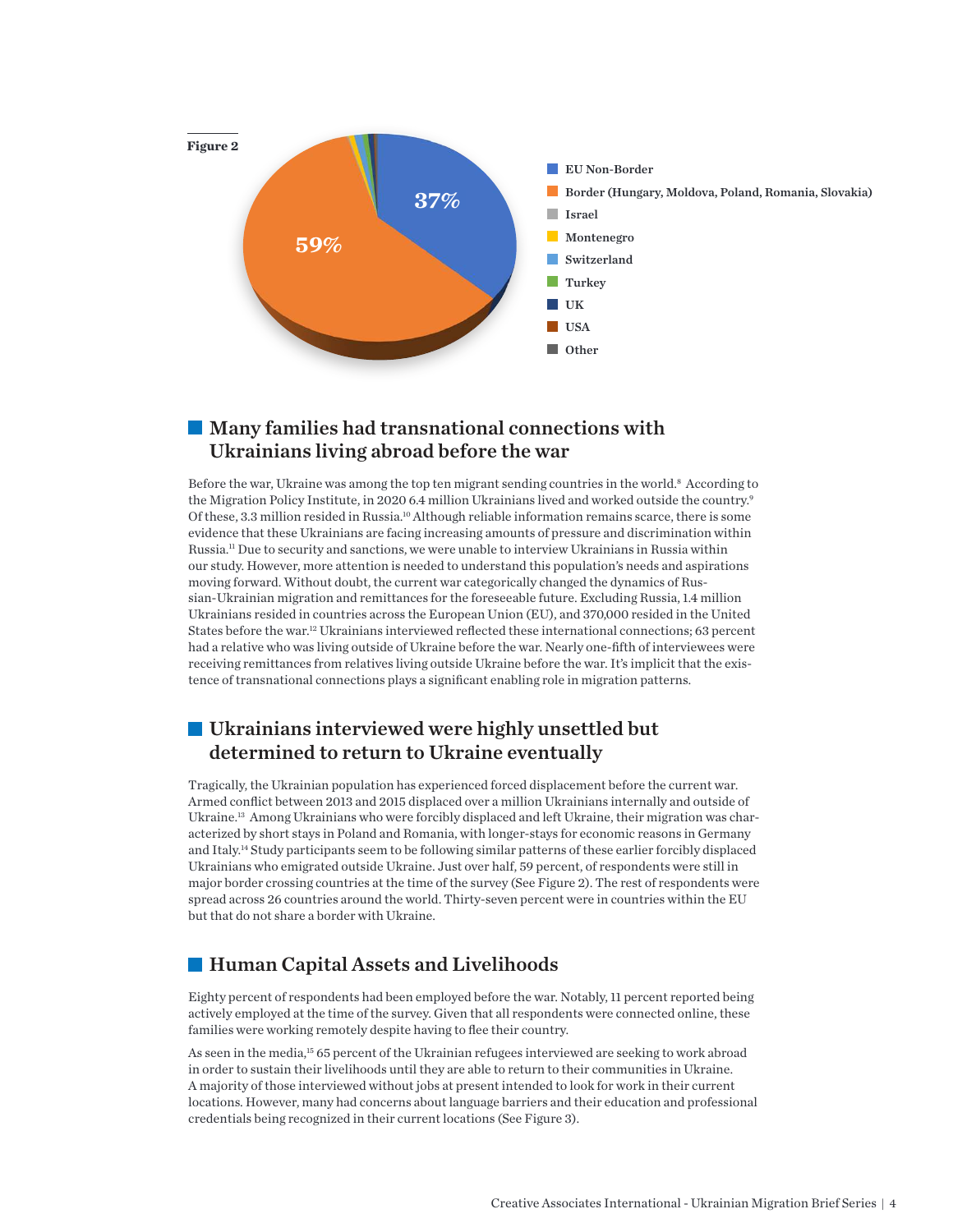#### **Figure 3**

| Obstacles to finding employment in trained occupational field in current location       | <b>Percent</b> |
|-----------------------------------------------------------------------------------------|----------------|
| I have trouble speaking the local language                                              |                |
| I am concerned that migrants will have trouble getting employment in a tight job market | 23             |
| Proving my education qualifications for a job                                           |                |

#### **Pursuing High Skill Occupations for which** Ukrainians are Trained

Brain waste—the underemployment or misemployment of migrants with professional or specialized skillsets— is already a well-documented phenomena in immigration/migration literature.<sup>16</sup> For those Ukrainians that have educational credentials—such as a university or technical degrees as well as occupational experience—a pending question is whether their degrees will be recognized for jobs abroad. Among those interviewed with university degrees, 45 percent were unsure as to whether their degrees would be accepted in the EU. It is unclear how well the EU countries will be able to match demands for workers with the skills of the current Ukrainian displaced population seeking work. The EU is looking toward automatic international credentialling so that workers with educational and skills backgrounds can work in their fields.<sup>17</sup> However, automatic credentialing remains an aspiration for 2025 in the EU.<sup>18</sup> Until then, Ukrainians will need to pursue national processes in order to have their degrees recognized. Unsurprisingly, a substantial number of refugees interviewed were unsure of whether their degrees would be recognized in their current locations. This is among the most salient preoccupations among this first wave of refugees interviewed.

The EU temporary protected status (TPS) implies that housing and income support are not considered "resettlement". By definition, Ukrainians with TPS have no certainty of their long-term immigration status for residence in their host countries past their TPS authorization. Based on previous experience, the European Commission expects a quarter of the entire still in flux displaced population to remain in the EU to live and work permanently.<sup>1</sup> It is unclear how many forcibly displaced Ukrainians will be approved for asylum and refugee status in the EU after temporary protection ends. Given that this is the EU's first experience with TPS, the U.S.' experience with TPS may be informative. The U.S.' issuance of TPS was not accompanied with any long-term plan for circumstances or assistance for when it would be humane for TPS holders to return to their countries of origin. Ongoing economic instability and civil unrest generally left TPS holders with little optimism for rebuilding their lives in their countries of origin. As a result, the U.S. government plan in 2017 to cancel TPS for selected countries amounted to a humanitarian disaster.<sup>19</sup> The EU would be well-served to learn from the U.S.'s TPS experience and consider the needed economic and safety conditions in Ukraine that would permit currently displaced Ukrainians to return to a prosperous and safe life in their communities of origin to deem the termination of TPS reasonable. Depending on the war's impact, this may be past the current three-year extended validity period.

#### **Looking Ahead**

As many brave and resilient migrant families manage in times of immense uncertainty and challenge, attention toward supporting refugees' self-efficacy in pursuing livelihood, learning the local language, and negotiating migration fatigue on the part of host communities are critical. While we attend to immediate humanitarian concerns, the international community would be well-served to not lose sight of ways to support skilled Ukrainians rebuild their professional lives. Perhaps more importantly, if not strategically, is to turn our attention to Ukraine proper, in hopes of preventing potential new waves of massive migration and anchor the young and the educated in Ukraine through a vision for reconstruction and a future that meets aspirations.